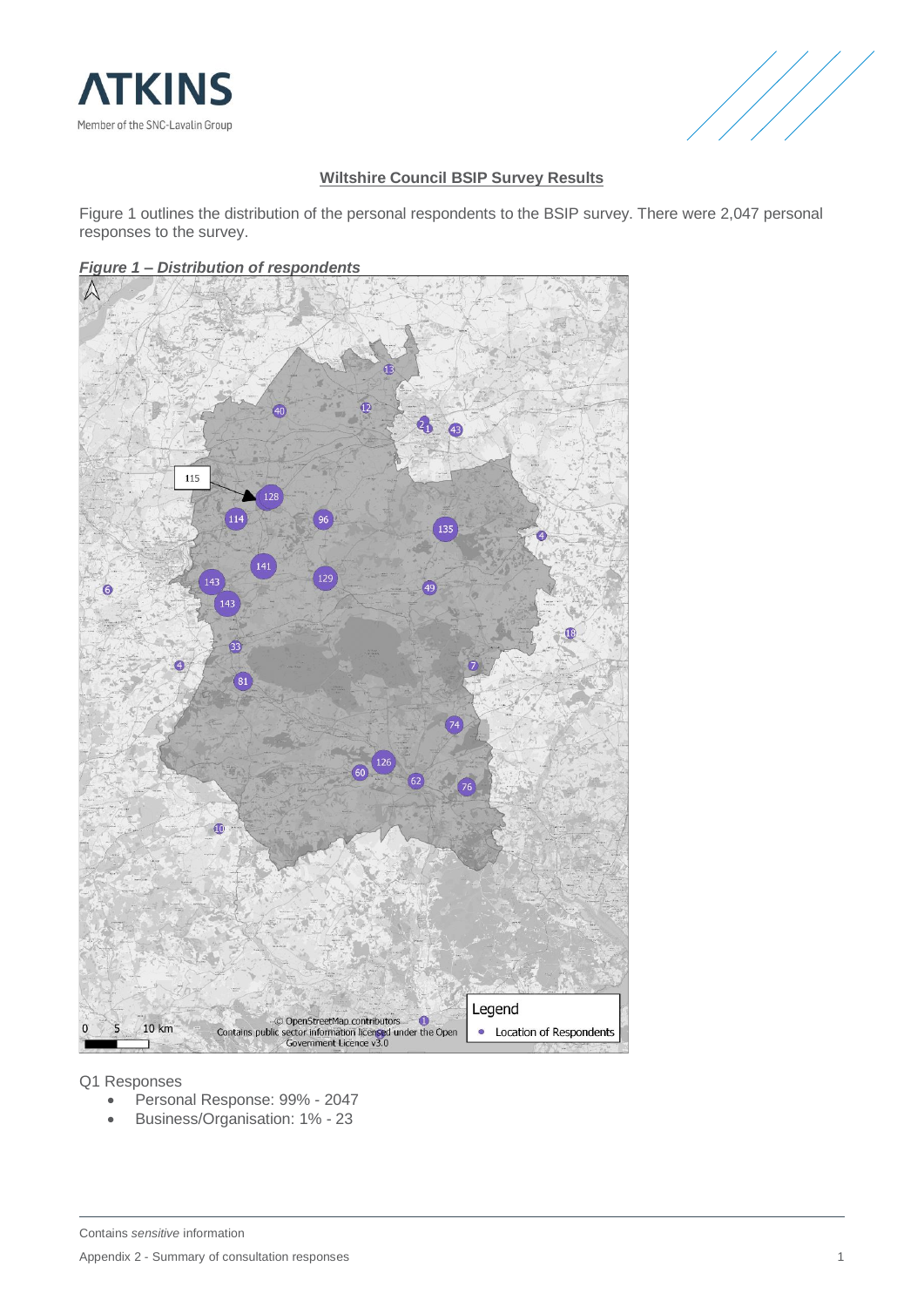

# Q3 Age Distribution

Of those who responded to the survey, 1,120 of those were above the age of 65, representing 53% of respondents.

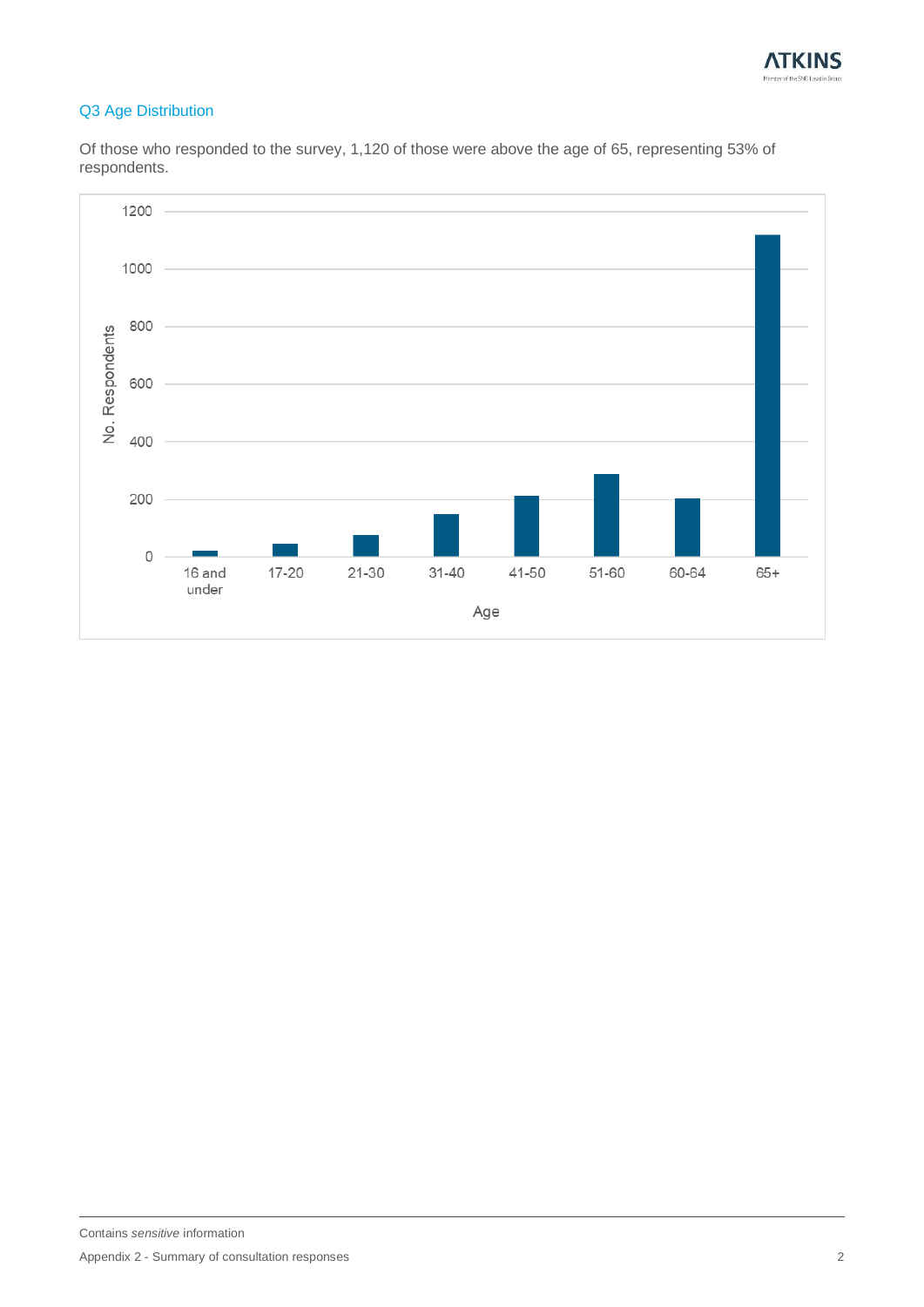

# Q4 Frequency of Bus Use

Of those who responded to the survey, 18% of these used the bus more than 3 times per week. With 14% suggesting they used the bus twice per week.

24% of respondents stated they used the bus around once per month or on an irregular basis.

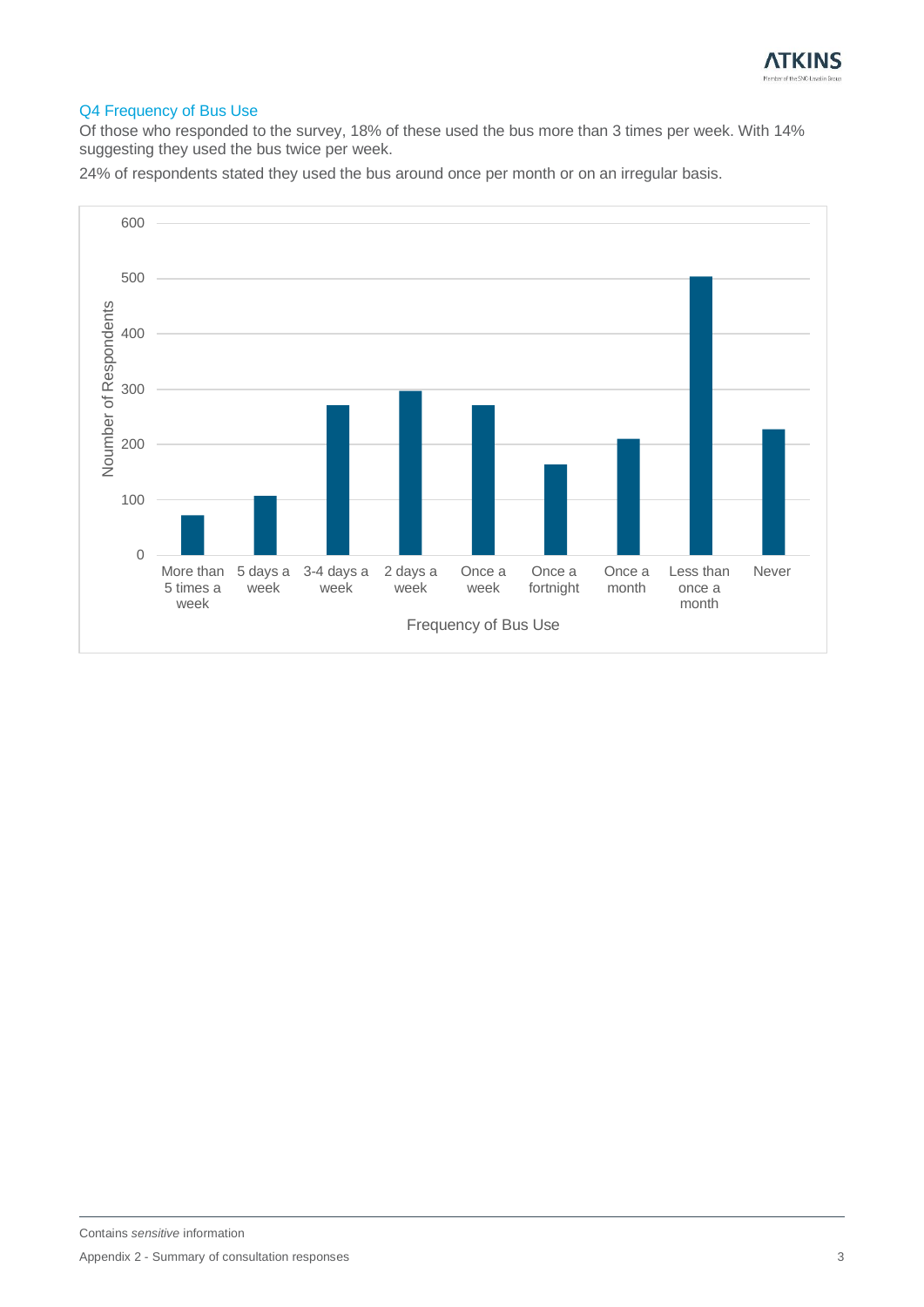

#### Q5 Purpose of Using the Bus

When considering purpose of bus journeys, 79% of respondents stated they utilised the bus for shopping purposes. This was followed by 61% stating they used it for leisure and 35% for health visits.



### Q6 – Predicted Post COVID Bus Usage

In response to changing demand for bus services following on from the COVID-19 Pandemic, 66% of those surveyed suggested they intend to use the bus at a similar frequency to before the pandemic. Surprisingly, only 10% of those surveyed suggested they may use the bus less.



Contains *sensitive* information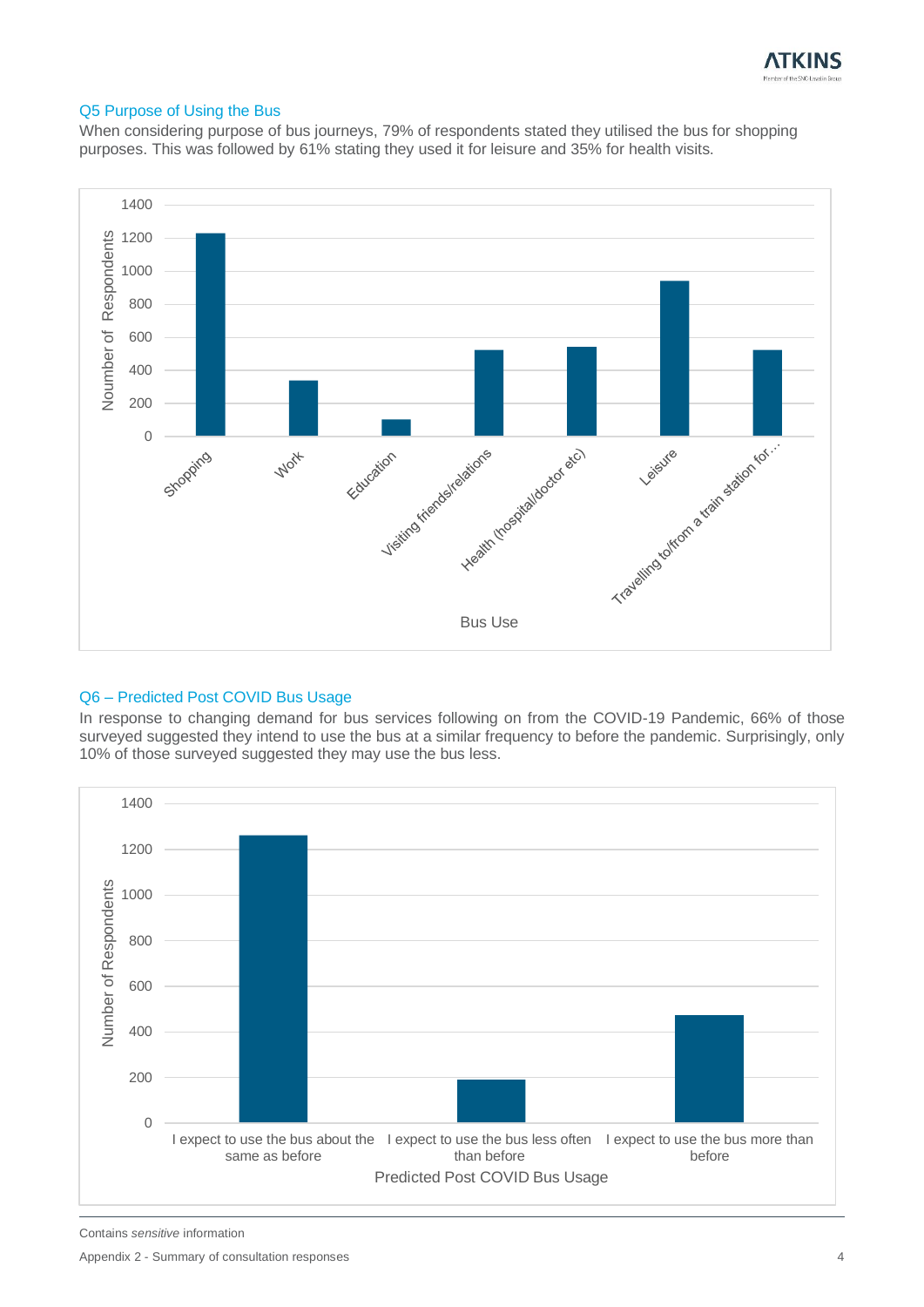

#### Q7 – Use of Other Modes to Connect with Bus Services

Of those surveyed, 45% of the individuals stated that the bus was the only mode of public transport used as part of their journey. This was followed closely by 33% of respondents stating they do not make regular bus journeys. Only 7% and 1% respectively used trains or cycling to connect to the bus network.

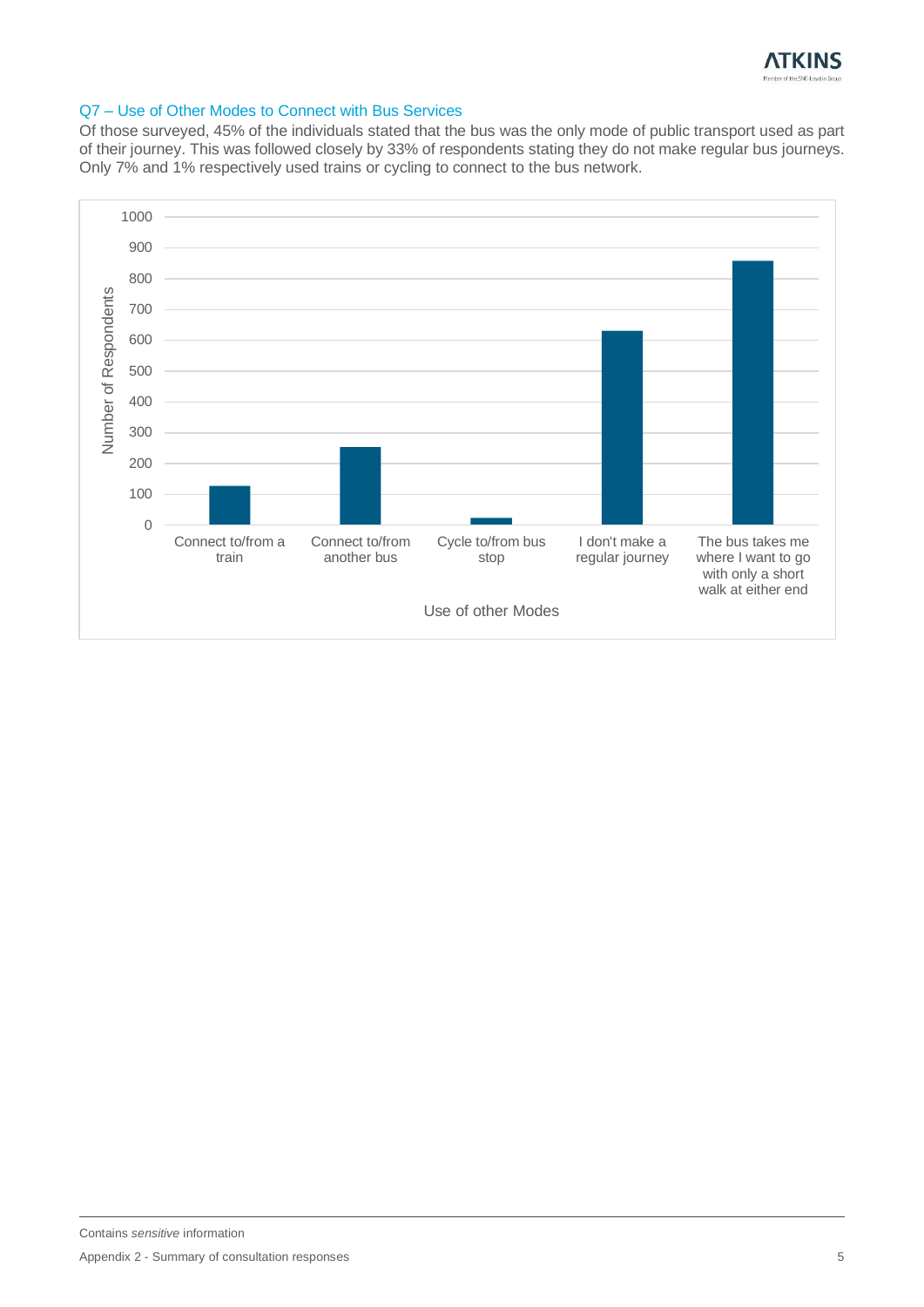#### Q9 Bus Statements

Of those under the age of 65, the majority agree with the statements that the bus network is convenient and easy to use, and that the bus is their only mode of transport. The results also highlight that the majority feel safe when travelling on the bus.

Disagreement is more prevalent in terms of the reach of the network, with 392 respondents stating the bus does not take them where they would like to go. Furthering this, many of the working age respondents disagreed that the bus network was reliable with slightly greater proportions citing dissatisfaction with the affordability of bus services.

Overall, the highest level of 'strongly disagree' scores seen in the under 65s when considering the bus network performance is regarding the convenience of the bus. This is surprising as the overall consensus in this grouping is that the current network is convenient to use, thus suggesting there may be a stark geographical contrast across space. The second and third highest scores rated 'strongly disagree' in response to the performance of the bus network were relating to affordability and reliability.



Under 65s Opinions on the Bus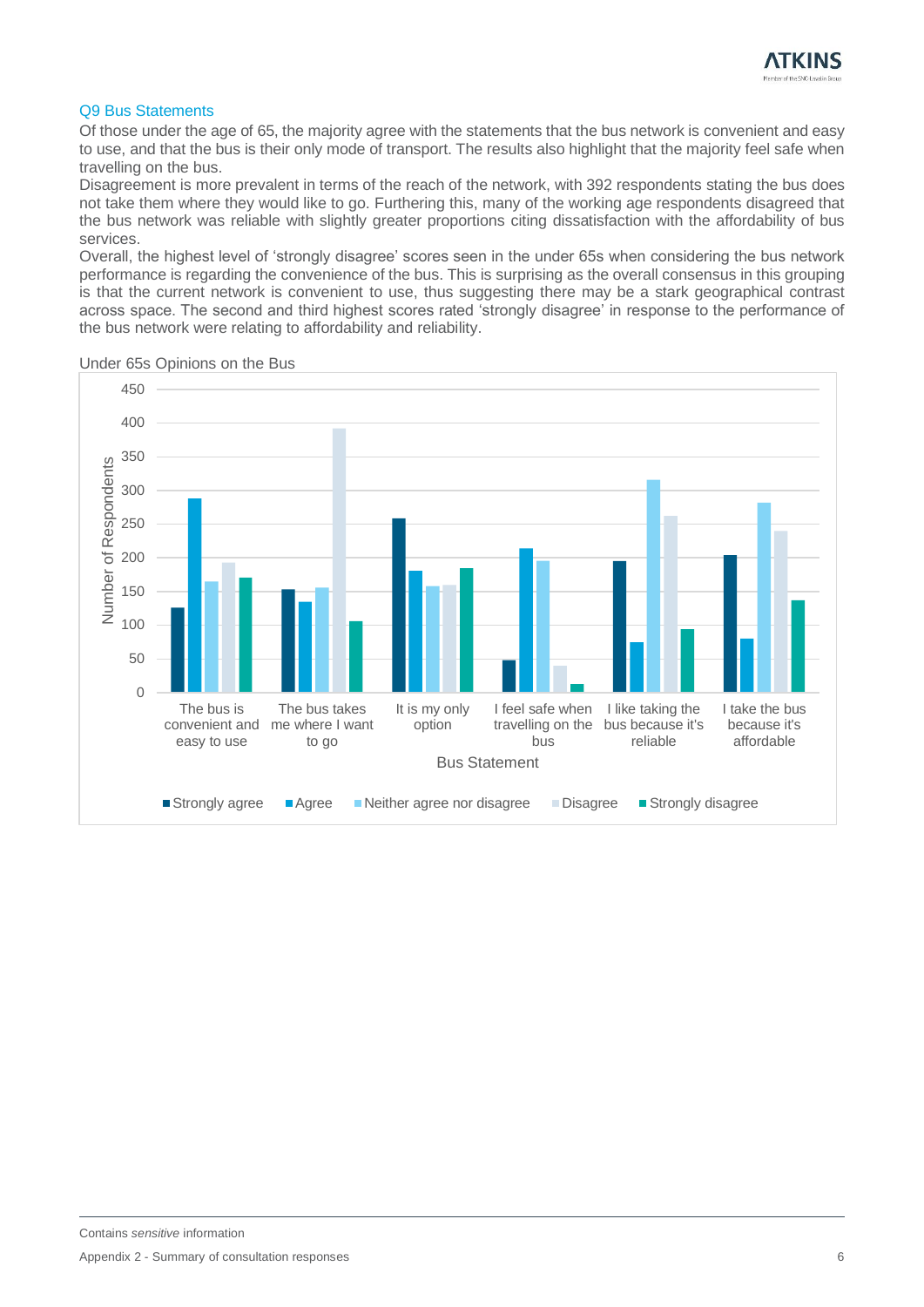

The results of the opinions on the bus for the over 65s paints a more positive picture than for the working age population when considering the convenience and ease of using the bus, with lower proportions of this group disagreeing the bus is convenient or easy to use.

This said, the majority of older people surveyed believed that the bus network does not take them to where they wish to be, as well as highlighting concerns with both the safety and reliability of the bus service.



Over 65s Opinion on the Bus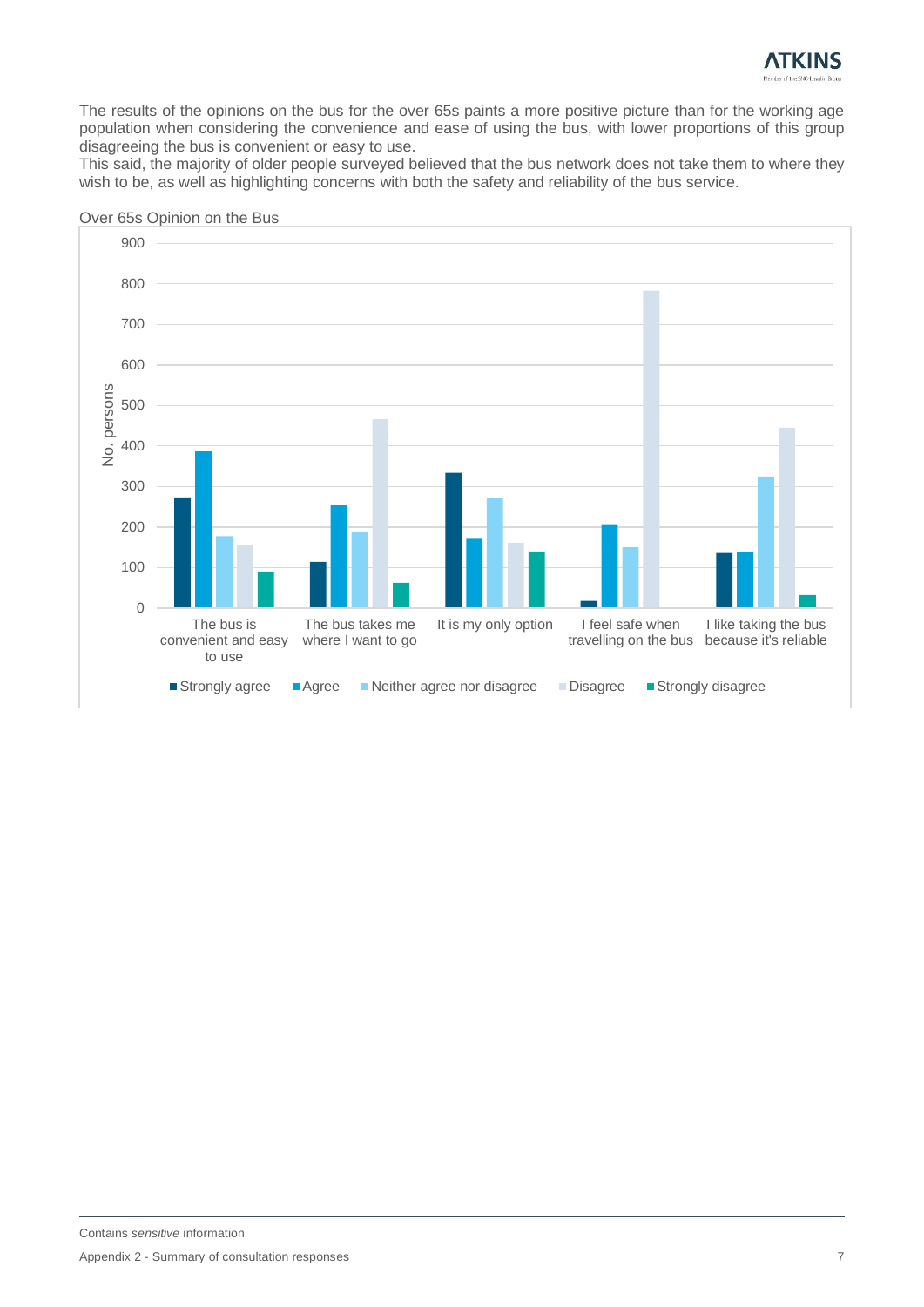

When considering factors which respondents believed would improve their experience of the bus service, 20% of respondents stated more frequent bus services would be desirable. This was followed by 15% of respondents stating that real time bus information at bus stops would benefit their experience.

Other measures with high scores included more evening services at 14% as well as improved direct and Sunday services, both raised by 10% of respondents.

# 1400 1200 1000 **Number of Respondents** Number of Respondents 800 600 400 200 Bus Improvements Reputation of the first redistribution of the store of order of the store of the store of the store of the store of the store of the store of the store of the store of the store of the store of the store of the store of th Better, architectural dr. actors and steres A citre of the evening of the parties in the line of the control of the control of the control of the control of the control of the control of the control of the control of the control of the control of the control of the More request by the evening

#### Q10 – Improving the Bus Experience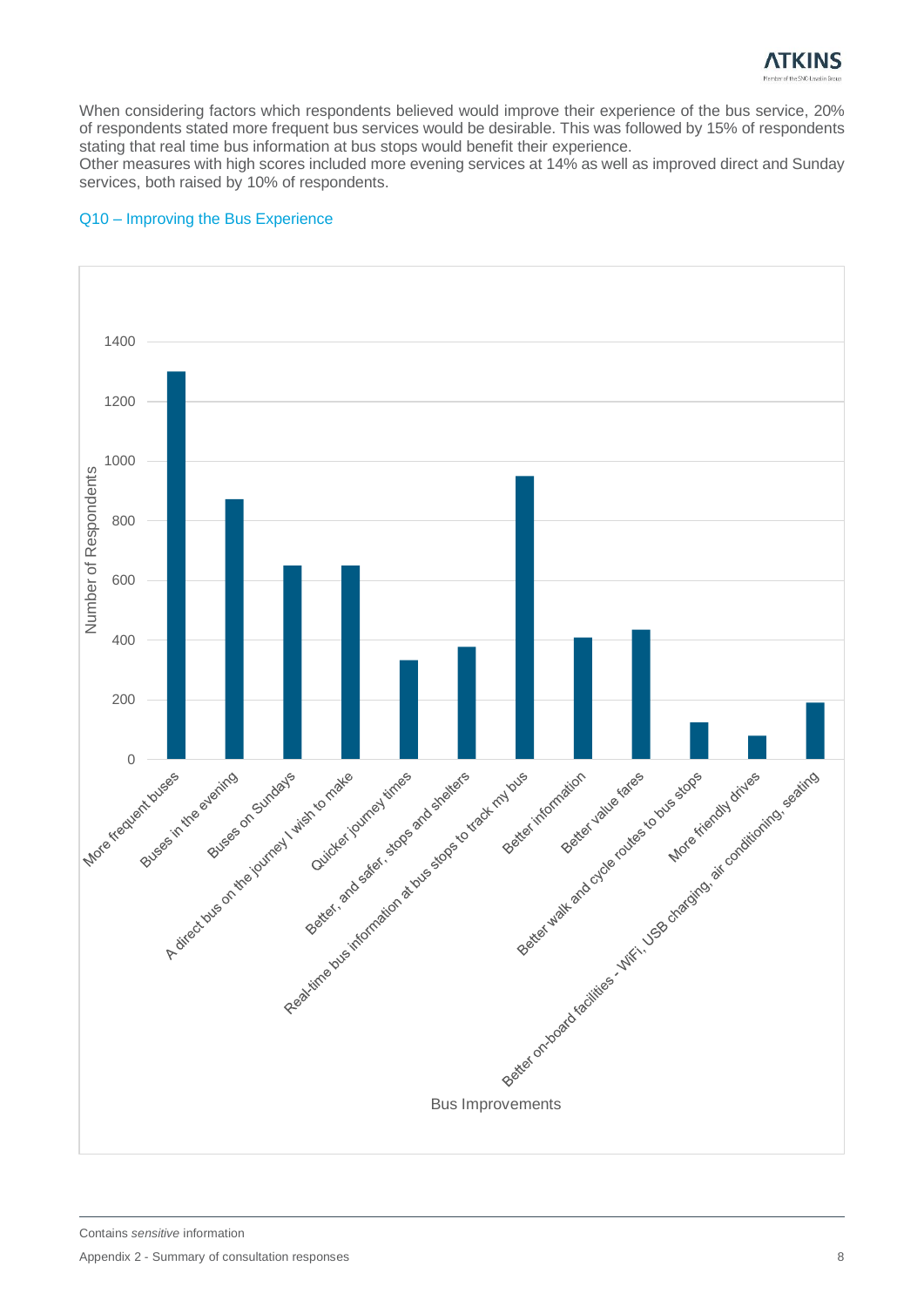

79 businesses responded to the survey, with 60 (76%) of these being classified as 'other'. There were 4 (5%) responses from healthcare providers and 6 (8%) from leisure or hospitality venues.



#### Q13 – Business/Organisation Responses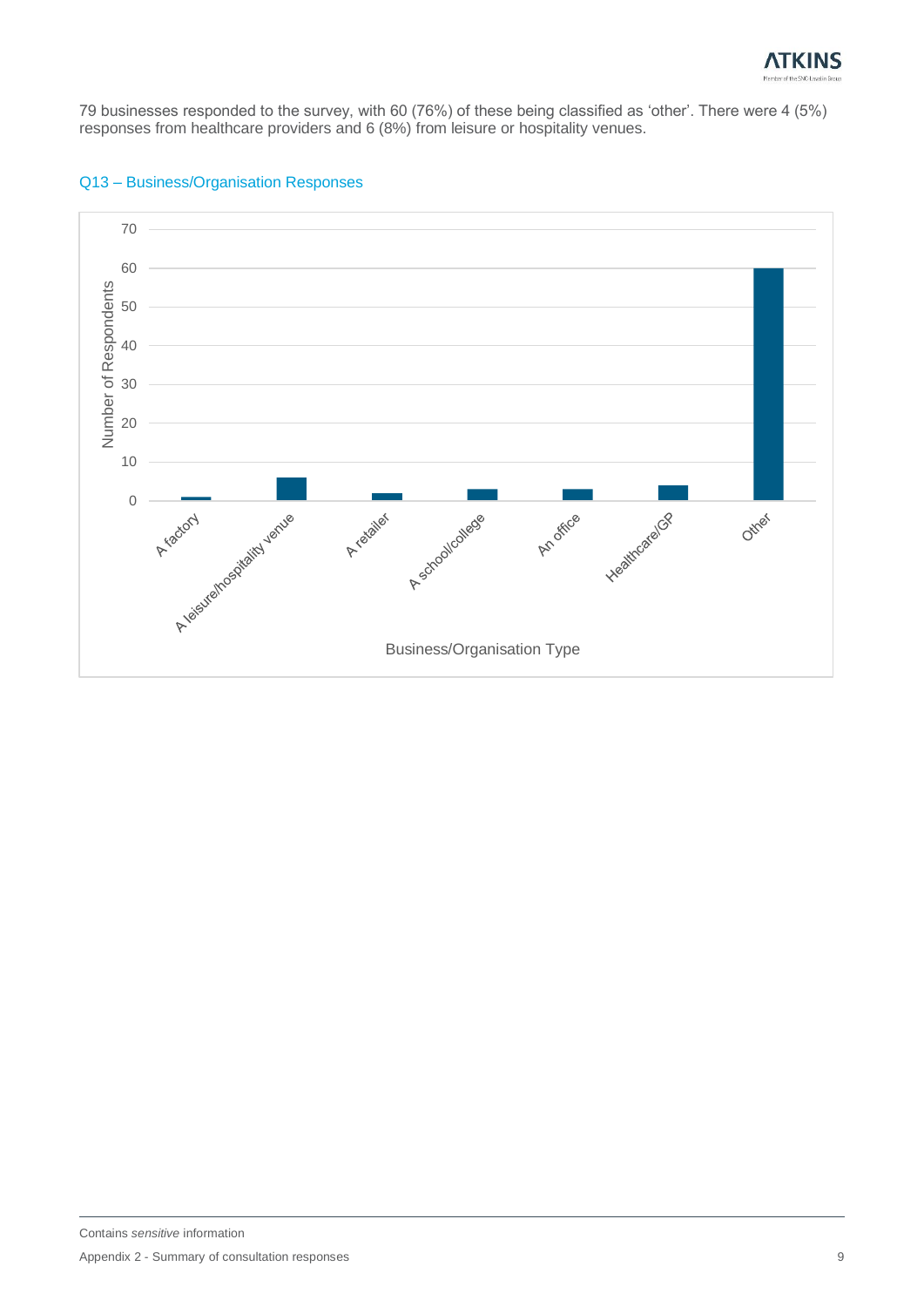

Of the businesses which responded to question 14, 61% stated that personal vehicles were the main mode of transport for their employees, followed by 30% of who stated employees walked and 26% who believed buses were their employees' main mode of transport to work.



#### Q14 Main Mode of Travel for employees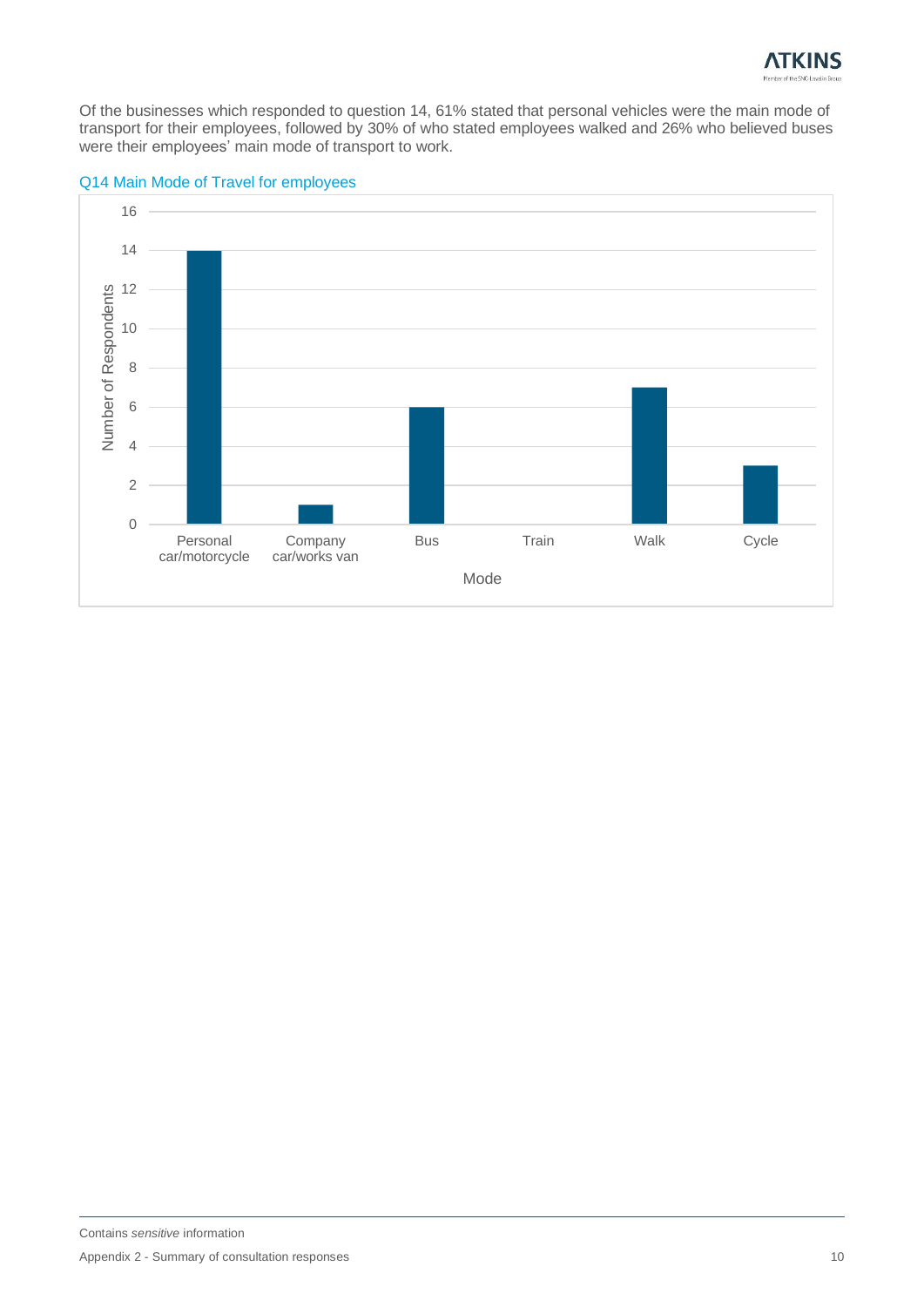

For those businesses who responded to question 15, 68% stated that their customers/service users used private vehicles as their main mode of transport to the establishment. This was followed by 21% of businesses who stated the bus was the primary mode of transport.



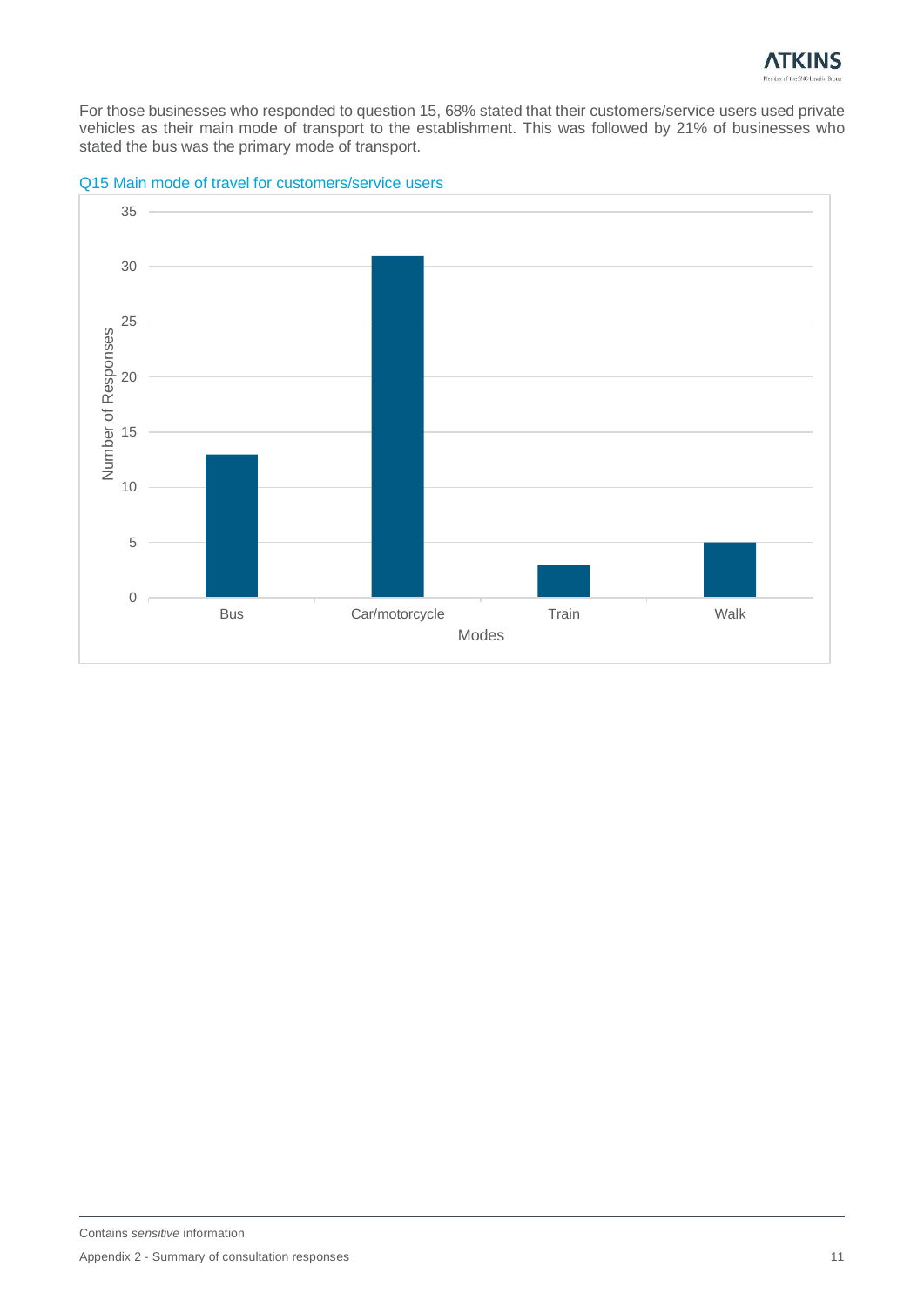

When considering mode shift to bus usage for employees, 74% of responses that more frequent buses would be beneficial, alongside 68% of responses which believed later buses would foster modal shift.



#### Q16 What would help modal shift towards the bus for your employees?